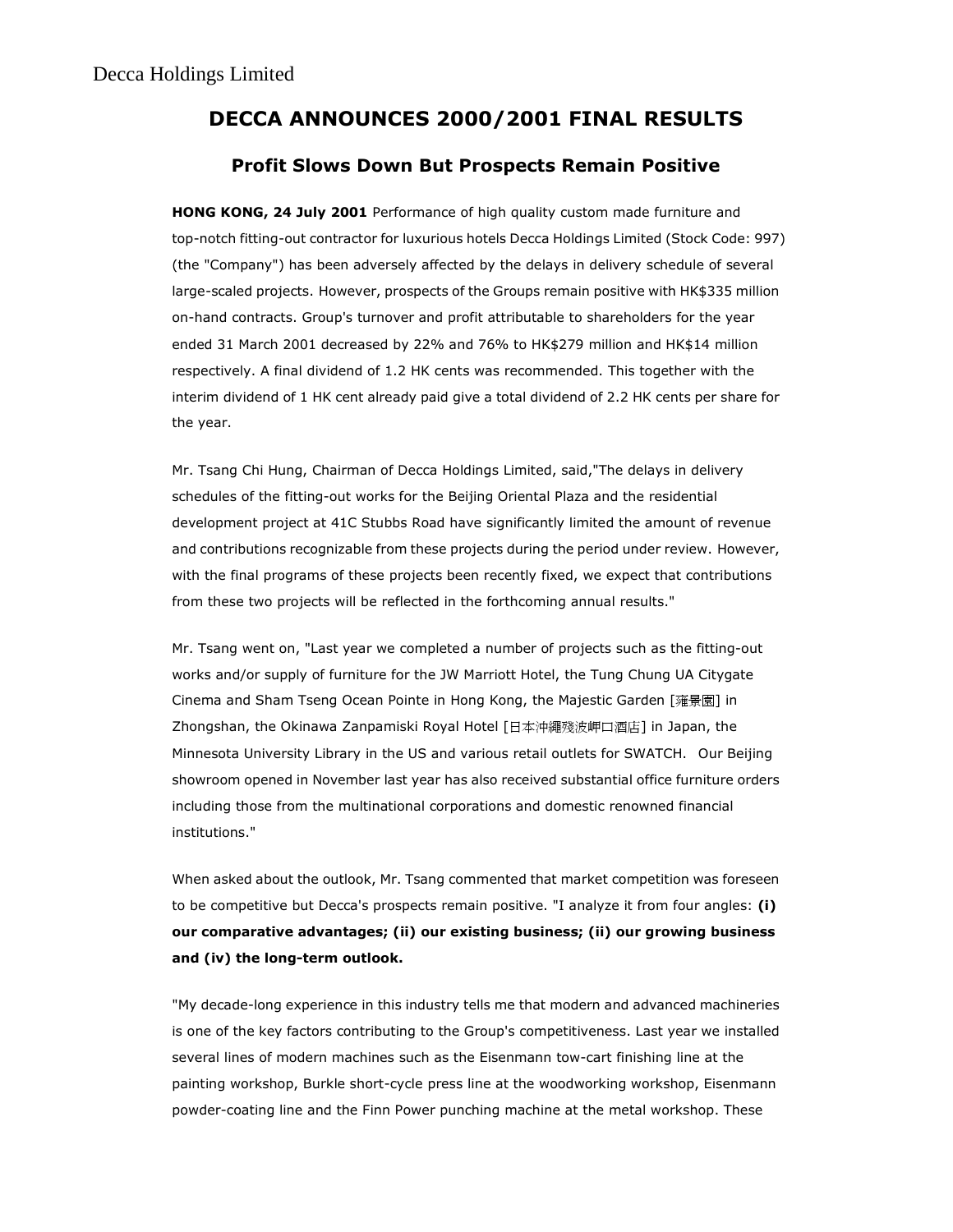### Decca Holdings Limited

machines only completed their trial runs earlier this year. I believe that the **competitive** advantages of the Group will be further enhanced and production costs reduced when these machines are put in full use this year.

"With our established history in the **existing business**, Decca is able to constantly secure contracts of substantial value. We currently have a very impressive order book including the Shanghai SIIC Hotel managed by the Four Seasons Group and the Grand Stanford Hotel in Tsim Sha Tsui. Total value of our contracts on hand is HK\$335 million with majority of which to be completed by the end of current financial year.

"Office furniture and branded products that has grown by more than two-third in the last 3 years have been identified as our **growing business**. We plan to open additional sales showrooms and to add a new series of branded office furniture to our existing HBF, Svoboda and Overtures lines in the near future.

"Lastly, I think one may agree that the 2008 Beijing Olympic Games will bring massive business opportunities to Hong Kong companies and **promising outlook to Decca**. New hotels will be built and existing hotels will have to be refurbished. For Decca, we will be able to realize such opportunities as an experienced top-notch fitting-out contractors and furniture supplier for luxurious hotels in the Mainland and Hong Kong."

#### Note:

Summary of the Group's 2000/2001 annual results is attached. Full version of the results announcement will be published in Hong Kong Economic Times and South China Morning Post on 25/07/2001.

#### -End-

#### Corporate Information:

Decca, listed on the Stock Exchange of Hong Kong in March 2000, is a top-notch manufacturer of high quality custom made furniture and fitting-out contractor for luxurious hotels, serviced apartments and residences. The Group also manufactures and distributes under license from HBF of the United States and Svoboda of Austria, as well as its own brand name, Overtures, a range of office furniture in South East Asia. Decca is one of the largest specialized woodworking facilities in the world. The Group's manufacturing facilities in Dongguan cover 580,000 square feet and employs over 1,000 staff.